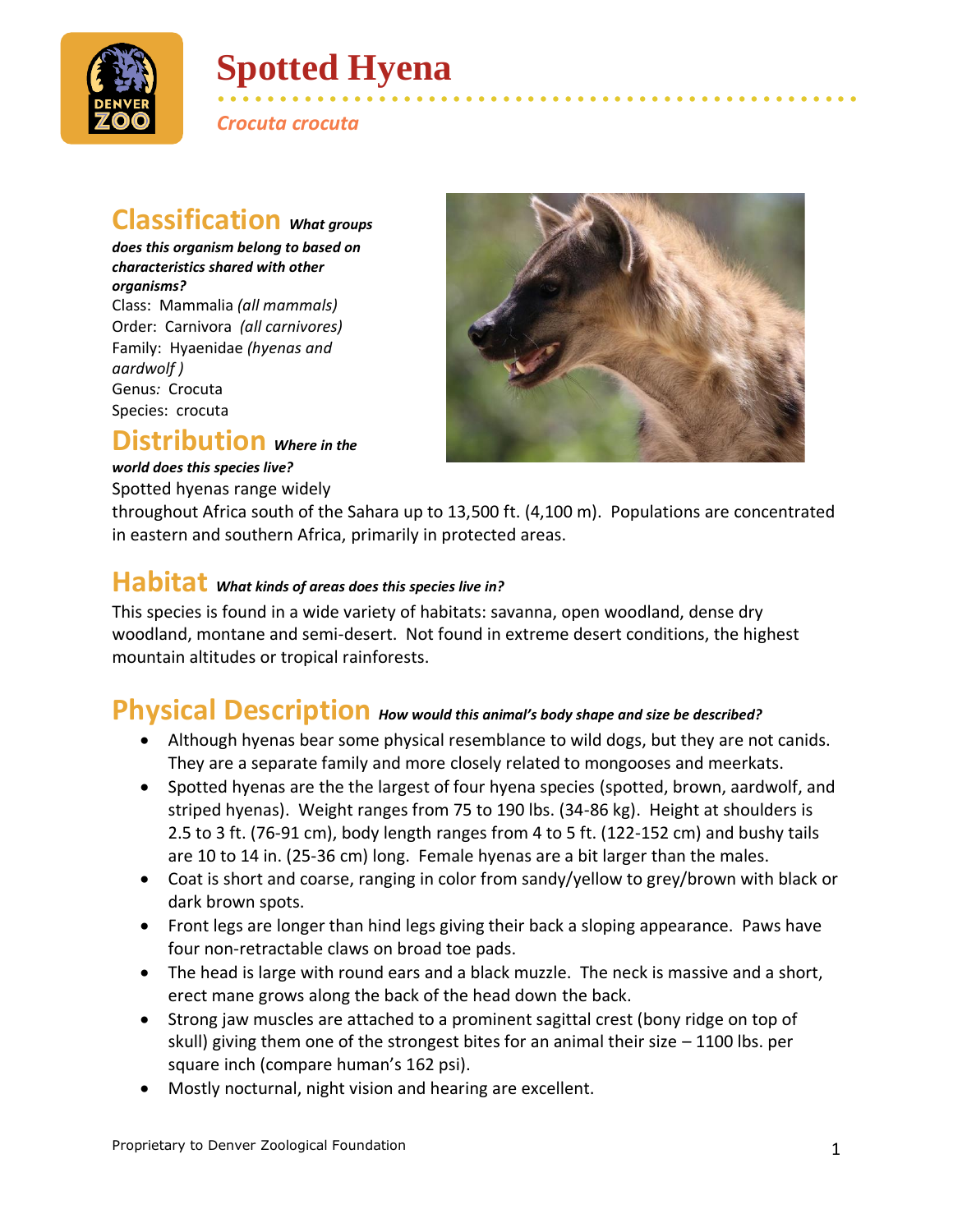

• Females have external genitalia that resembles that of males, making it hard to visually distinguish females from males.

• • • • • • • • • • • • • • • • • • • • • • • • • • • • • • • • • • • • • • • • • • • • • • • • • • • •

#### **Diet** *What does this species eat?*

**Spotted Hyena** 

*Crocuta crocuta*

*In their historic range*: Spotted hyenas are carnivores that prey on animals of all types and sizes. Although often portrayed as scavengers, they are highly intelligent, skilled hunters that obtain 50% to 90% of their diet from direct kills. However, they are not picky eaters and will scavenge for food consuming carrion, bones, and vegetables. Spotted hyenas are able to eat up to 35 lbs. of meat at a single feeding.

*At the zoo*: Five days a week, each hyena is provided ground meat fortified with necessary nutrients. Individuals get specific amounts that help to maintain a natural body condition. Once a week, they get bones for a fast day, which they sometimes totally consume. Once a week, they receive large pieces of carcass often rabbits or pork products. On occasion, they receive larger pieces of carcass, around 100 lbs., as a group with fasting for several days afterwards.

### **Predators** *What eats this species?*

Humans hunt spotted hyenas for meat, skins, and body parts for medicinal purposes. Although they are seldom intimidated or preyed upon, their primary rival, lions, will kill them over battles for prey.

## **Social Organization** *How does this animal interact with others of its species?*

Spotted hyenas are social animals that live in groups called clans of less than 10 and up to 100. They typically hunt in groups for large prey, with larger clans breaking into smaller hunting packs. Individuals may hunt alone when going after smaller prey. Spotted hyenas live in a complex matriarchal society in which all females are dominant over males. There is also a strict hierarchy among females and among males in a clan. Females dominate hunts and females and their cubs eat before the males.

### **Life Cycle** *How does this species mate, raise young, grow and develop?*

Spotted hyenas live into their mid-teens in the wild and up on average into their early twenties in human care. Maturity is around three years with females maturing later than males. Mating is polygamous and controlled by females. Gestation is 110 days and typical liters are typically one to three cubs and only two usually survive. Cubs are well-developed at birth weighing about two pounds, with black fur, tiny teeth and eyes open. Cubs are raised in communal nurseries although each mother nurses her own cubs. Weaning takes place between 12 and 18 months and cubs begin eating small amounts of meat at 5 months. Offspring inherit their social rank below their mothers. Females will stay with their birth group and males will leave to join other clans.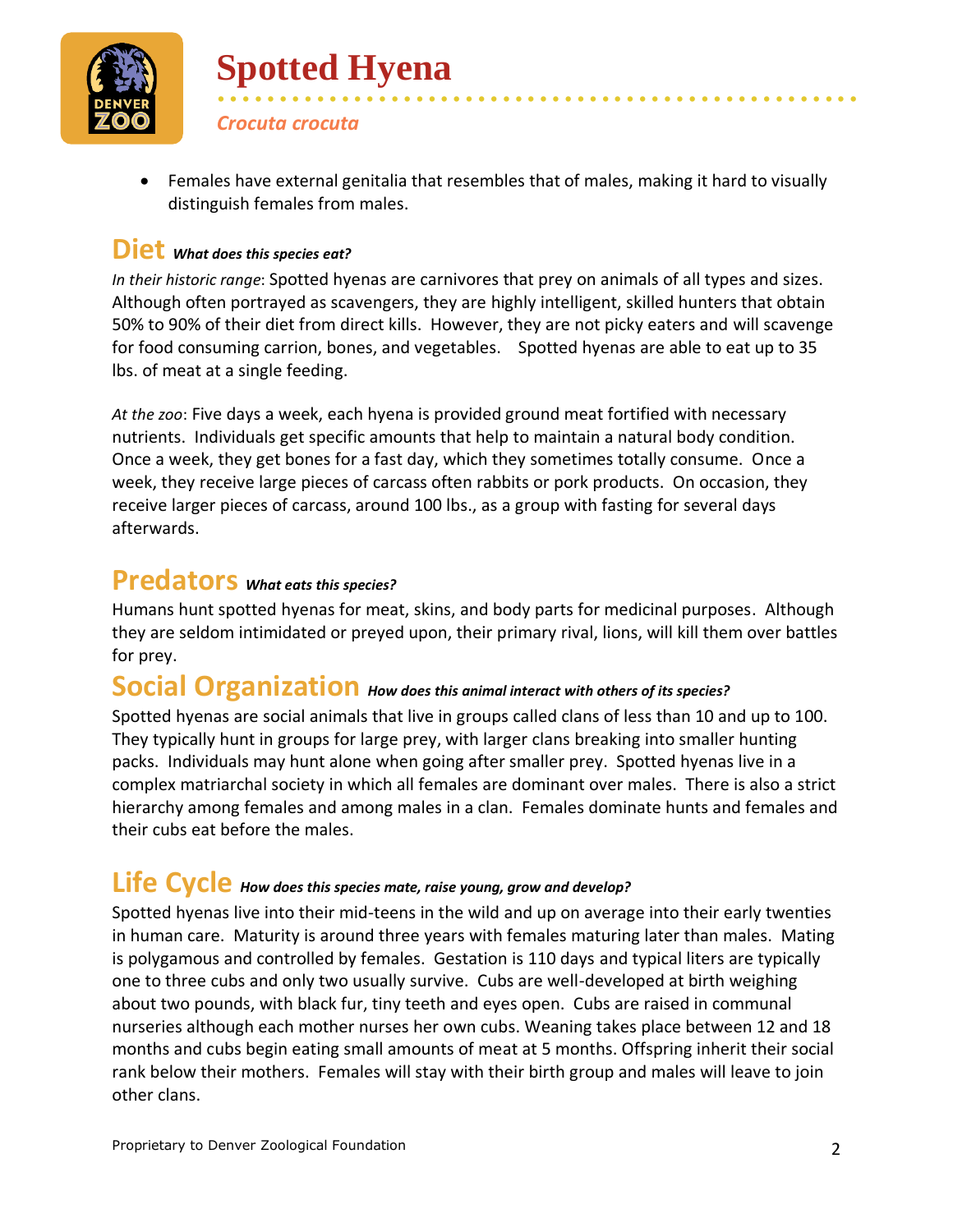

# **Spotted Hyena**

*Crocuta crocuta*

### **Adaptations** *What physical and behavioral characteristics enable this animal to survive and thrive?*

- **Large social groups** help to provide protection, food and survival of young.
- Their brain's **large frontal cortex** is associated with superior problem-solving skills.

• • • • • • • • • • • • • • • • • • • • • • • • • • • • • • • • • • • • • • • • • • • • • • • • • • • •

- **Strong jaws, teeth and digestion** allow them to eat entire carcasses including skin, hooves, ligaments, horns, hair and bones.
- Spotted hyenas possess a **variety of communication techniques**. They have a large range of vocalizations with over 11 different sounds including yells, howls, cackles and a "whoop" that sounds like laughing to humans. Some vocalizations are loud enough to be heard several miles away. A complex set of body postures are also used in communication with other hyenas.
- To mark territory, their anal glands **produce a pungent substance** which is unique in chemical makeup to each individual. Urine and feces are also used to mark territory sometimes depositing feces in a communal "latrine" at the edge of their territory.
- **Large heart and lungs** allow them to run up to 37 mph for long distances in pursuit of prey.
- **Females have more testosterone** than the males making them more muscular and aggressive.

## **Collection Connection**

**Young Clan** These two young hyenas met as cubs when they came to DZ in 2014 from separate zoos. They were brought to DZ on a breeding recommendation from the Species Survival Plan (SSP).

**Tavi** (female) DOB: 6/11/2014. She is known as the official greeter of Predator Ridge. No one can walk by her without Tavi coming up to investigate. Kelele is not allowed to wake up from a nap and do anything before they first greet her.

**Kelele** (male) DOB: 6/26/2014. Kelele was rambunctious as a cub but has grown up to have a very sweet demeanor. His favorite activity is sleeping in cardboard boxes during the day, then tearing them up at night.

Although subordinate to Tavi, Kelele excelled over her in a study of hyena intelligence using a puzzle feeder.

**Older Clan** Ngozi and Kibo came to DZ together in 2004 when Predator Ridge was a new exhibit. **Ngozi** (female) DOB: 5/2/1999. Ngozi is a prime example of a dominate female spotted hyena. She is larger than Kibo and will keep him away from food and make sure he knows his subordinate role. Ngozi's favorite enrichment is spinning around in a large tub of warm water. When animals in other groups leave bones in the yard, she loves to find the ones that the keepers can't. When she finds one, she will chase Kibo around with it to show off. She will also